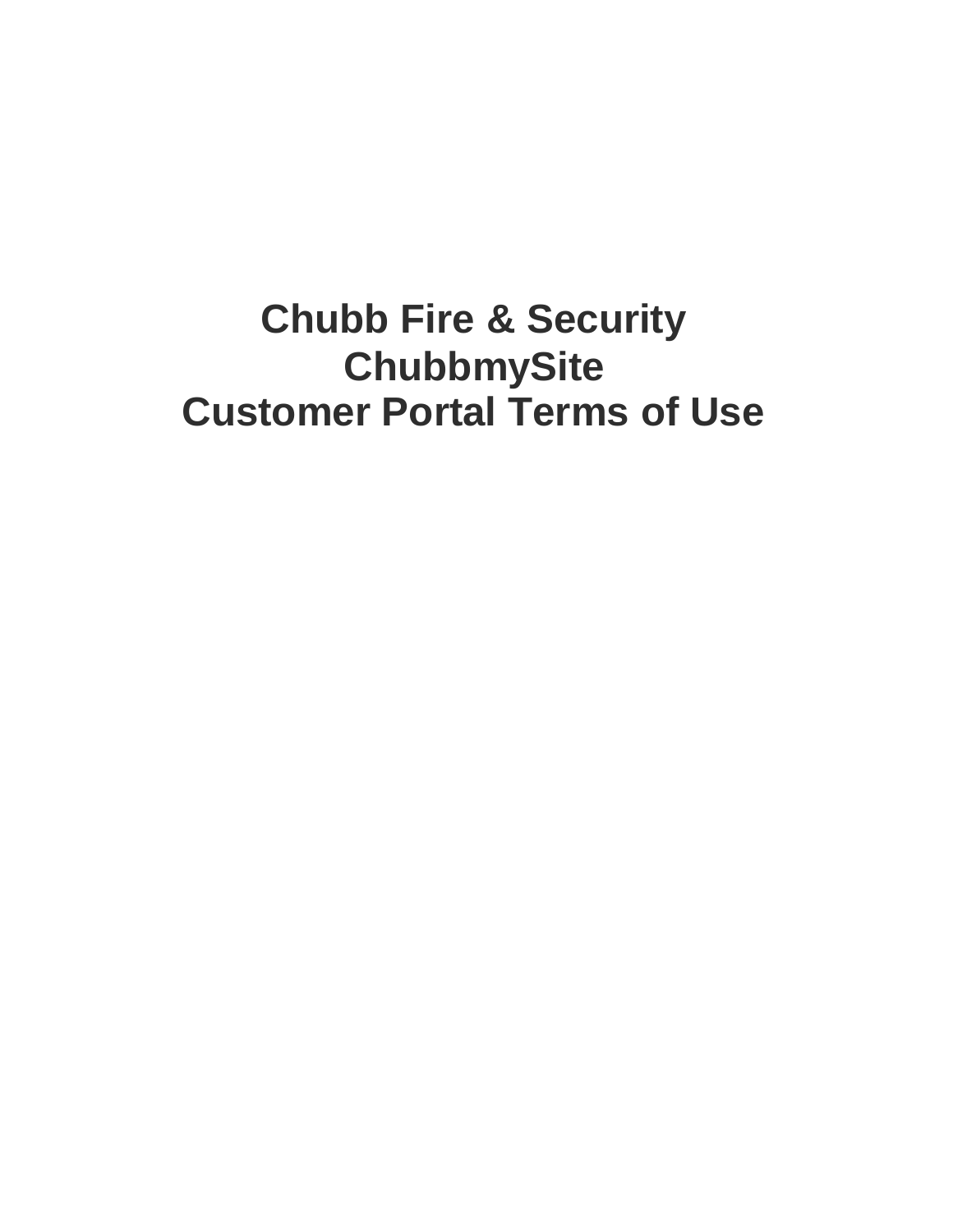#### **Chubb Fire & Security ChubbmySite Customer Portal Terms of Use**

**These are the terms and conditions of Chubb Fire & Security Limited ("Chubb" or "Us") for use of the Customer Portal ("ChubbmySite"). Your use of ChubbmySite will be subject to these terms and conditions**

- **1. USE OF ChubbmySite**
	- **1.1. ChubbmySite enables you asthe customer to access and give instructions and updates regarding your details and alarm and fire system, which are included in ChubbmySite ("the Details").**
	- **1.2. ChubbmySite is only available to customers who hold an active, in-contract account with Us.**
	- **1.3. We may suspend or withdraw all or any part of ChubbmySite to carry out maintenancework.**
	- **1.4. We may suspend your use of ChubbmySite for security reasons, or where we suspect unauthorised or fraudulent use of ChubbmySite.**
	- **1.5. We do not guarantee the availability of ChubbmySite and accept no liability arising from non-availability. Where possible, we will notify you in advance of any suspension or withdrawal of ChubbmySite.**
	- **1.6. We may suspend or cancel your use of ChubbmySite at our discretion at any time without notice.**
	- **1.7. You may terminate the ChubbmySite Agreement by giving Us 30 days' notice.**
	- **1.8. You may print off one copy, and may download extracts, of any page(s) from ChubbmySite for your personal reference and you may draw the attention of others within your organisation to material posted on the site.**
- **2. General Rules of Use**
	- **As a condition of your use of ChubbmySite, you agree: 2.1 to use your user name and password issued to you only to access the areas of ChubbmySite which you are authorized to use.**
	- **2.2 not to hack into ChubbmySite or any other connected computer system.**
	- **2.3 not to use ChubbmySite in a way that could harm the portal or disrupt other customers use of it or act in any other way which could prevent other customers from using ChubbmySite or any other site including the delivery of viruses.**
	- **2.4 save where specifically permitted under these terms you may not remove or change anything on ChubbmySite including any intellectual property rights such as copyrights or trade marks**
	- **2.5 not to use ChubbmySite in violation of applicable law.**
- **3. DATACHANGES**
	- **3.1. Data Changes given to Usthrough ChubbmySite are made directly into our data.**
	- **3.2. Receipt of Data Changes by Us is not guaranteed by the use of ChubbmySite. 3.3.**
	- **We will act on an instructed Data Change immediately.**
	- **3.4. You must ensure all Data Changes contain the correct details for your nominated keyholder(s). The omission of a required number or inclusion of an incorrect number, may result in Us being unable to contact a nominated keyholder at the appropriate time.**
	- **3.5. We are not responsible for checking any alterations made as part of a Data Change.**
	- **3.6. We will not be liable for acting on a Data Change, even if the change is ambiguous, incomplete or inaccurate.**
	- **3.7. Where Data Changes relate to keyholder information held for your premises and you use a third party keyholding service for your premises, you will need to notify them separately of any changes you wish them to be aware of. Chubb does NOT pass Data Changes amendments on to third party keyholders.**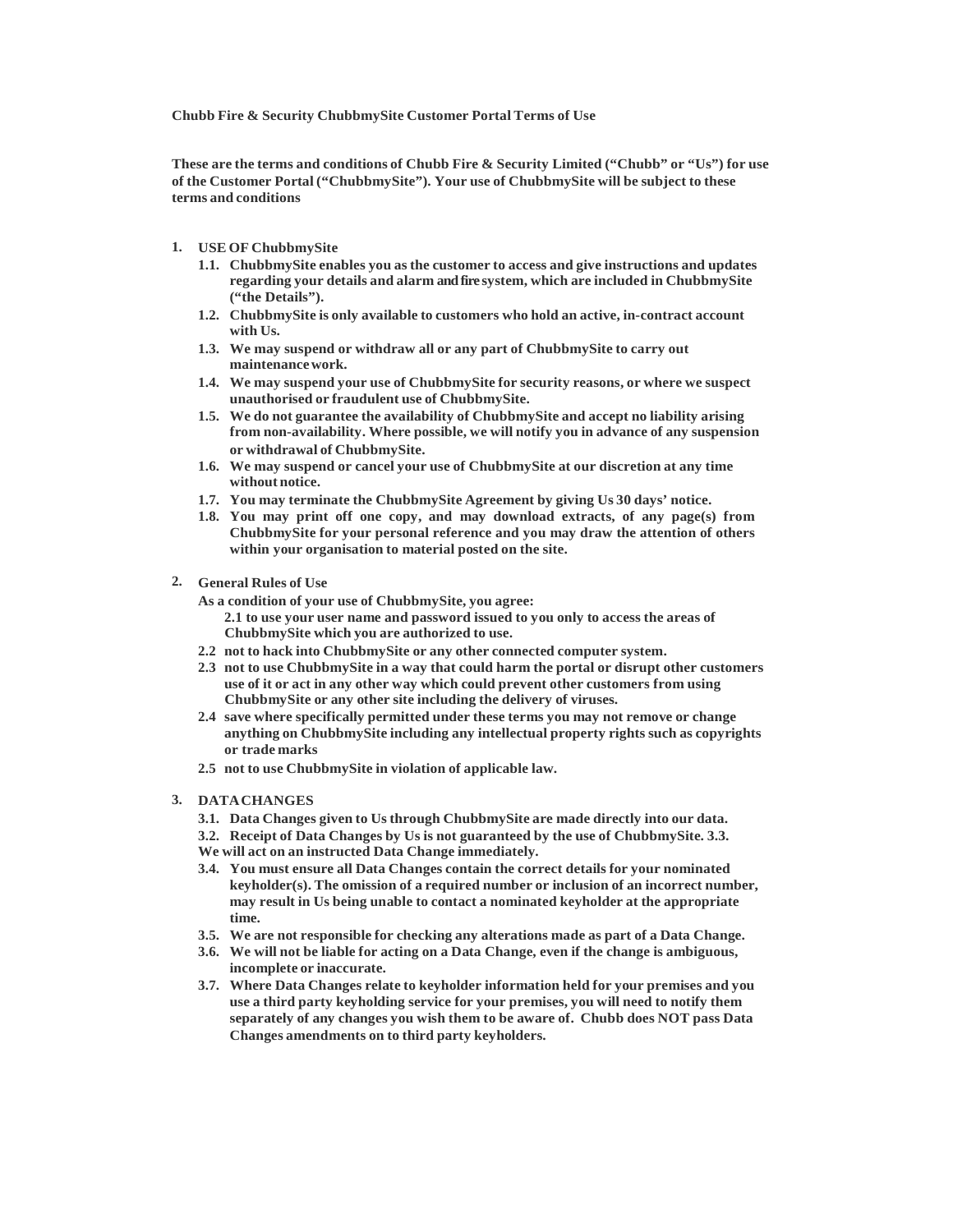## **4. SECURITY**

- **4.1. You are responsible for protecting your computer system against security risks that you may encounter through using ChubbmySite through the use of browser based encryption and varioussecurity measures described in ChubbmySite material and on the Website including an up to date virus protection system.**
- **4.2. We do not guarantee that ChubbmySite is free from viruses or other security risks.**
- **4.3. You will tell Us immediately if you:**
	- **4.3.1. suspects or believes that:**
		- **• any security measures may be known to a person other than you. • there has been any unauthorised use of ChubbmySite.**
	- **4.3.2. know or suspects there has been a failure or delay in Us receiving any Data Changes or know or suspect a programming or transmission error, defect or corruption in any Data Change.**
	- **4.3.3. discover that any information on ChubbmySite isincorrect.**
- **4.4. Following your initial registration you will be issued with an individual password to be used when accessing ChubbmySite. You must not reveal your password to anyone nor permit anyone else to use your password. We reserve the right to change your user name or password at anytime.**
- **4.5. If information accessed or received through ChubbmySite is not intended for You, You will:**
	- **4.5.1. immediately notify Us.**
	- **4.5.2. not accessthe information further and immediately destroy any saved/printed copies of the information.**
	- **4.5.3. keep the information confidential.**
- **5. INTELLECTUAL PROPERTY**
	- **5.1. ChubbmySite, the Website, and ChubbmySite material are our property and its suppliers and are protected by copyright and other intellectual property rights. We grant You a non-transferable licence to use ChubbmySite for the duration of the ChubbmySite Agreement.**
- **6. DISCLAIMER**
	- **6.1. You agree that your use of ChubbmySite is on an "as is" and "as available" basis and your use of the site is at your sole risk. The material displayed on our site is provided without any guarantees, conditions or warranties as to its accuracy. To the extent permitted by law, we, other members of our group of companies and third parties connected to us hereby expressly exclude all conditions, warranties and other terms which might otherwise be implied by statute, common law or the law of equity.**

#### **7. EXCLUSIONSANDINDEMNITY**

- **7.1. Subject to condition 7.2 and condition 7.3, our maximum aggregate liability under or in connection with this agreement, or any collateral contract, whether in contract, tort (including negligence) or otherwise, shall in all circumstances be limited to a sum equal to £5,000.**
- **7.2. To the extent permitted by law, we, other members of our group of companies and third parties connected to us hereby expressly exclude any liability for any of the following losses or damages incurred by you in connection with our site or in connection with the use, inability to use, or results of the use of our site, any websites linked to it and any materials posted on it;**
	- **7.2.1. indirect or consequential loss or damage**
	- **7.2.2. loss of income or revenue**
	- **7.2.3. loss of profits or contracts**
	- **7.2.4. loss of anticipated savings**
	- **7.2.5. loss of business or goodwill**
	- **7.2.6. wasted management or office time**

**whether caused by tort (including negligence), breach of contract or otherwise, even if foreseeable, provided that this condition shall not prevent claims for loss of or damage to your tangible property. This clause 7 does not affect our liability for death or personal injury arising from our negligence, nor our liability for fraudulent misrepresentation or misrepresentation as to a fundamental matter, nor any other liability which cannot be excluded or limited under applicable law.**